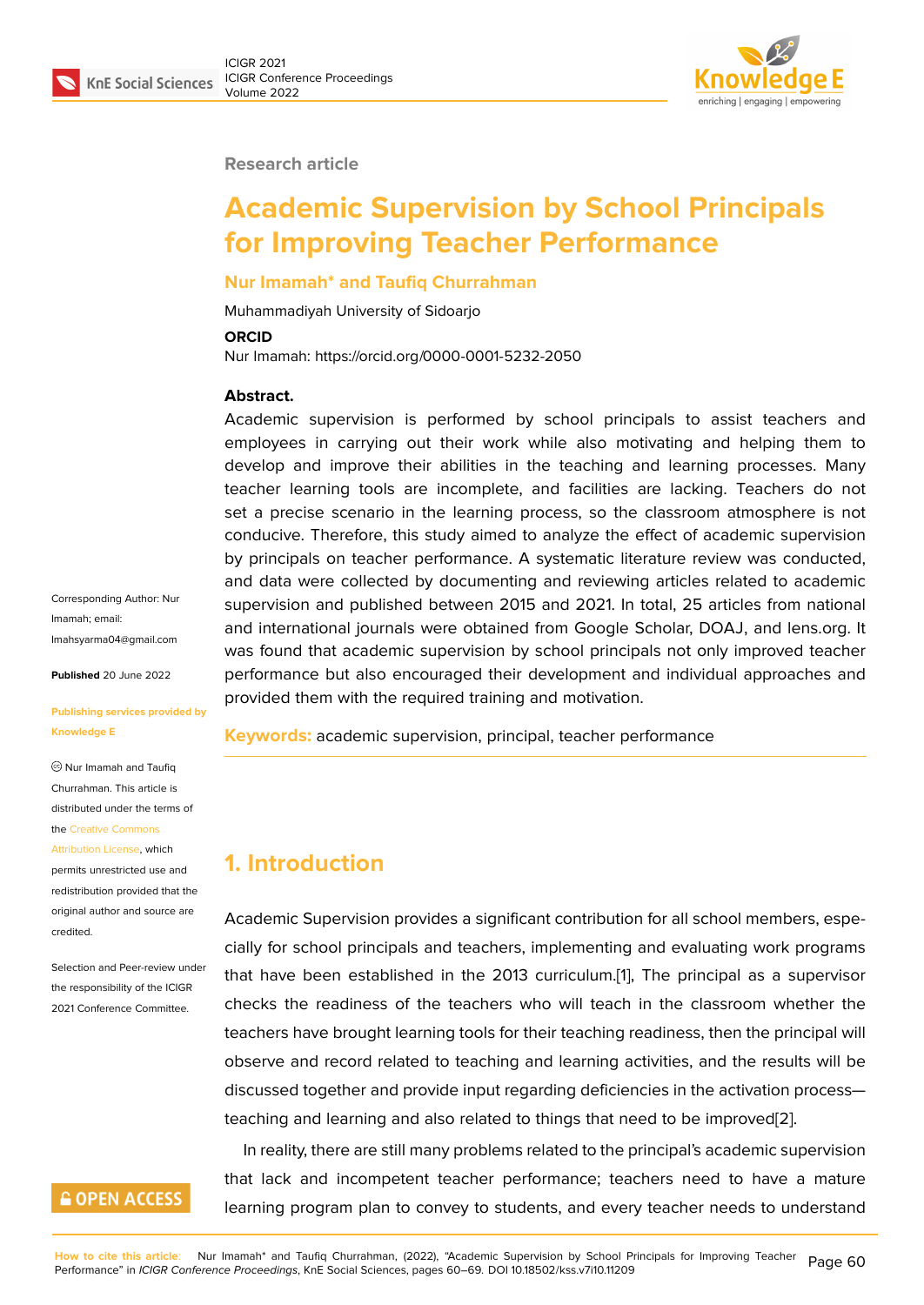the goals and benefits of supervision will be. Done to him by the principal or by the school superintendent[3].

In this article, researchers conduct research on the supervision of school principals in improving teacher performance, and this is very important because teachers who provide education and [te](#page-7-2)aching for their students, teachers interact most directly with their students in a lesson and are fully responsible for the achievements of students for it must have good performance so that it can print the next generation of competent people[4].

Schools are said to be advanced, and quality is seen from the activity of the teachers, while the good or bad of the teacher depends on the principal as a supervisor and also as a su[pe](#page-8-0)rvisor[5]. The research questions (RQ) discussed in this article are:

Research Question 1 (RQ1) What are the steps of the principal's academic supervision in improving teacher performance?

Research Qu[es](#page-8-1)tion 2 (RQ2) How are the results of the principal's academic supervision in improving teacher performance?

This article will explain comprehensively from researchers about principal's academic supervision, and we start from part 2 by understanding the meaning of principal's academic supervision and teacher performance. Section 3 describes the methods used to conduct our literature review. Section 4 reports our findings. And finally, section 5 concludes by outlining the implications of the research.

## **2. Principal's academic supervision and teacher performance**

## **2.1. Principal's academic supervision**

Principal's academic supervision is a process of supervision carried out by educators to strengthen and improve the quality of learning in schools [6]. Through academic supervision, principals can create and plan teacher professionalism programs. As an effort to improve the learning process, it is hoped that through academic supervision activities, it is hoped that all educators can develop their potenti[al](#page-8-2) and provide the best service for their students.[7].

There are several approaches to academic supervision, namely, clinical supervision, developmental supervision, and differential supervision. Each of these three approaches has advantages and disa[dv](#page-8-3)antages [2].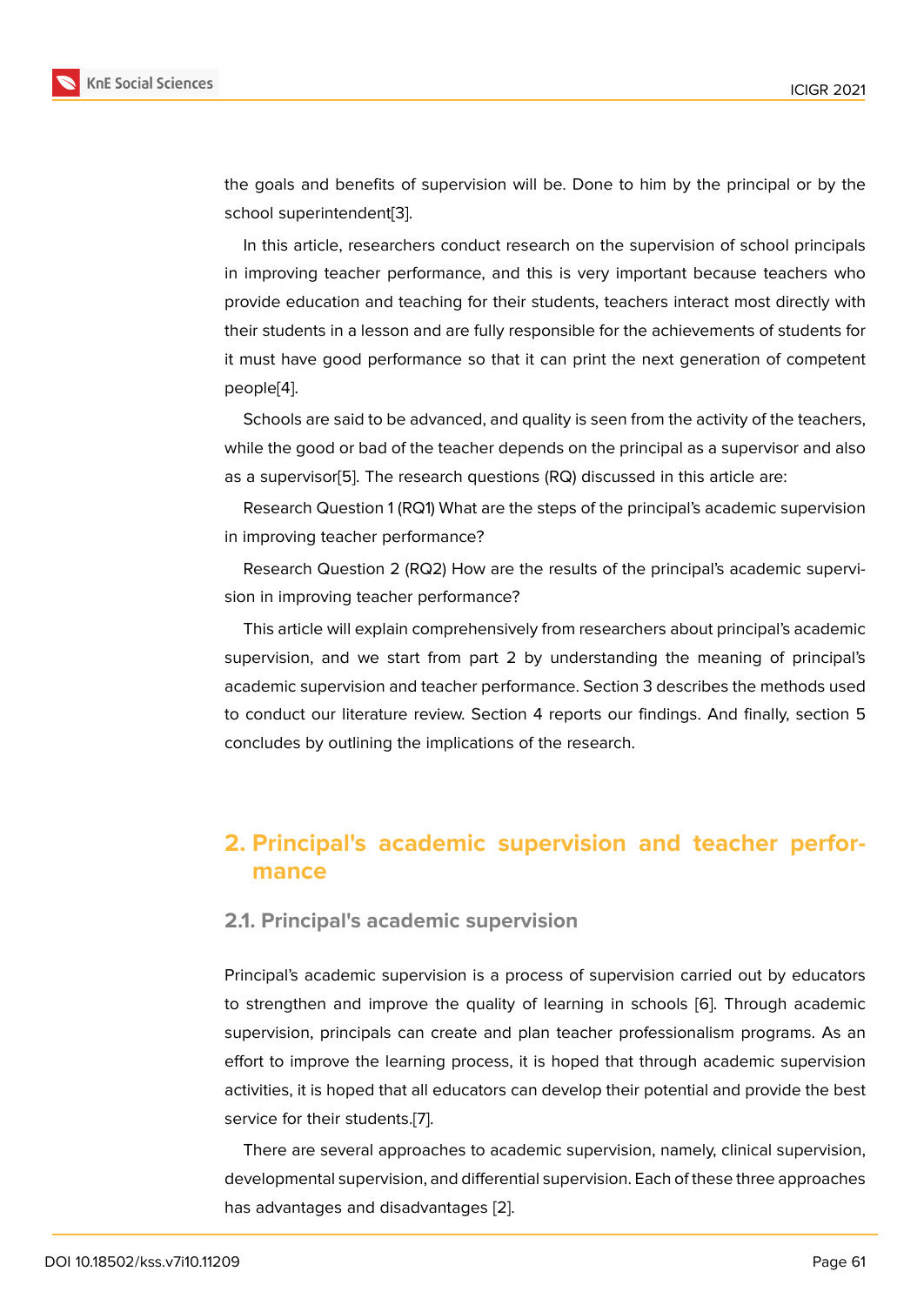### 1. *Clinical Supervision*

A face-to-face process between supervisors and teachers to discuss teaching and learning activities. This discussion aims to assist the development of teacher professionalism and, at the same time to improve the teaching process itself with the teacher discussing teaching and learning activities in the classroom and finding solutions to existing problems, and finding ways to overcome these problems.[8]

### 1. *Development Supervision*

Approach models in development supervision include 1) Directive control style, namely an approach for teachers who do not have the will to act and have no desire to progress and develop. 2) Informational directive style, this supervision is used when the level of teacher development is rather low, the teacher is inexperienced and lacks knowledge, so the principal is the main source of information and directs the teachers towards the right goals in decision making. 3) Collaborative behavior style, this supervision is used if the level of teacher development is moderate, here the position of the teacher and supervisor is the same, namely together in solving a problem and in making decisions. 4) Non-directive behavioral style, this supervision is used when the teacher's development is high here the teacher is proficient and has high skills in solving an existing problem.

### 1. *Differential Supervision*

This supervision looks at the differences between one teacher and another because the problems faced by teachers are different. For that, the principal must know the needs of each teacher through the evaluation that has been carried out.

### **2.2. Teacher performance**

Teacher performance is a series of individual skill performances in mastering competencies and completing tasks. There are several aspects that affect teacher performance. The most supportive aspect is the individual's internal self. This internal aspect tends to be dominant in producing the quality of teacher performance. One of the internal aspects of the individual is work motivation. Research in the field often finds teachers who lack enthusiasm in carrying out their duties. This will result in the slow achievement of learning objectives. There are so many factors that influence an individual's internal motivation[2].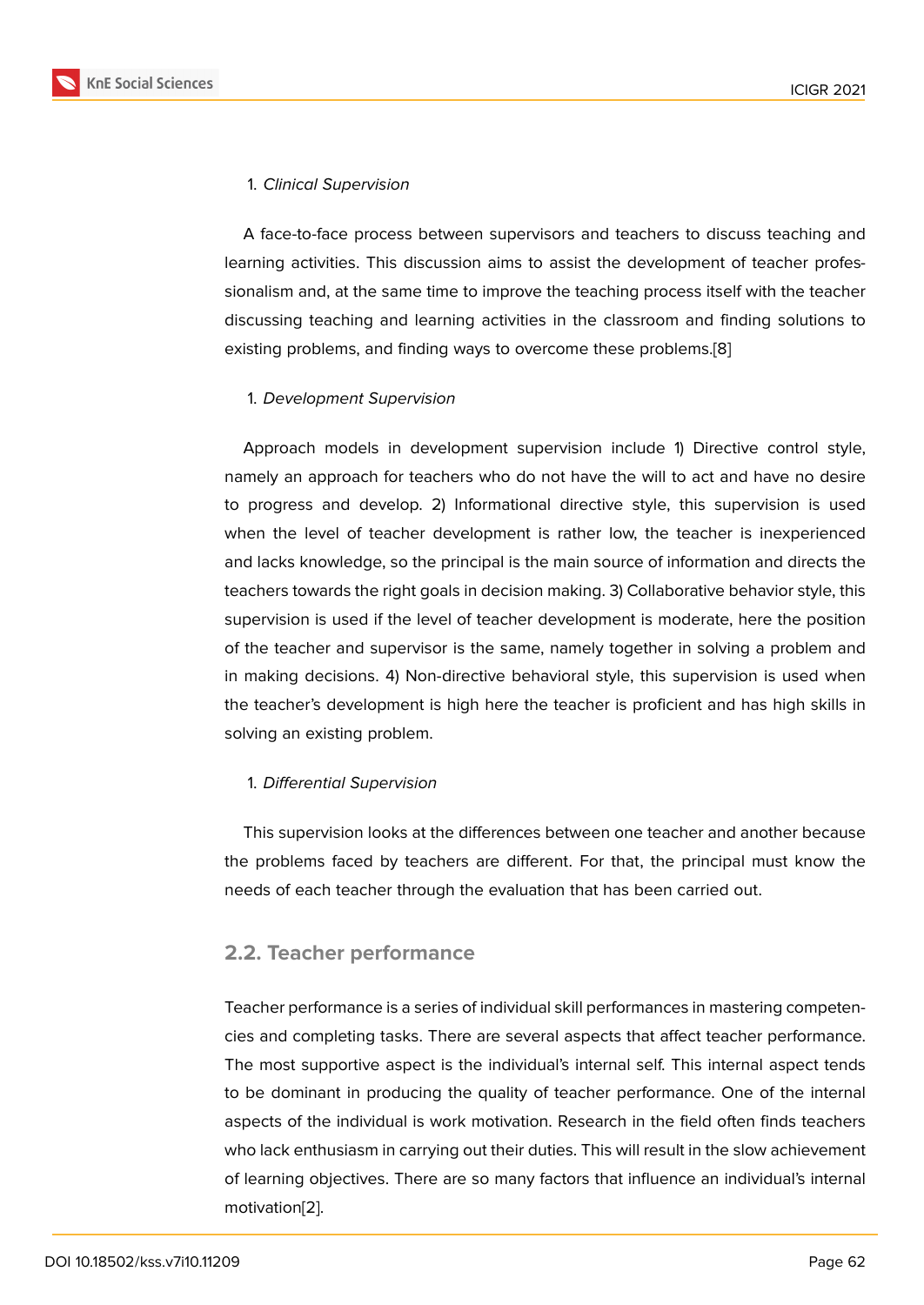The form of behavior as the final result of teacher performance is reflected in planning learning, carrying out learning activities, and assessing learning outcomes. "Teacher performance is the ability and effort of teachers to carry out learning tasks as well as possible in planning teaching programs, implementing learning activities and evaluating learning outcomes," according to Dharma. This is reinforced by the basis of Law No. 14 of 2005 concerning Teachers and Lecturers which states that, "teacher performance should include pedagogic, personality, social, and professional competencies obtained through professional education."[9]

## **3. Research Methodol[o](#page-8-4)gy**

.

This study uses the Systematic Literature Review (SLR) method with a meta-synthesis model. Systematics in writing using the following steps. Initially identifying, screening, qualifying, and making conclusions, the selected articles match the keywords published with a limitation of the last six years from 2015 to 2021. This limitation is part of an effort to focus on publication articles for reading and improve search accuracy information. From several articles collected, the researcher chose 21 articles that matched the keywords being searched for.



**Figure** 1: Data extraction procedure.

The process carried out in the search for 21 articles started from the initial search process through a database obtained from lens.org, google scholar, and DOAJ sources. In the initial search stage, 425 articles were found using the keywords Academic Supervision, Principals, and Teacher Performance. Furthermore, further searches were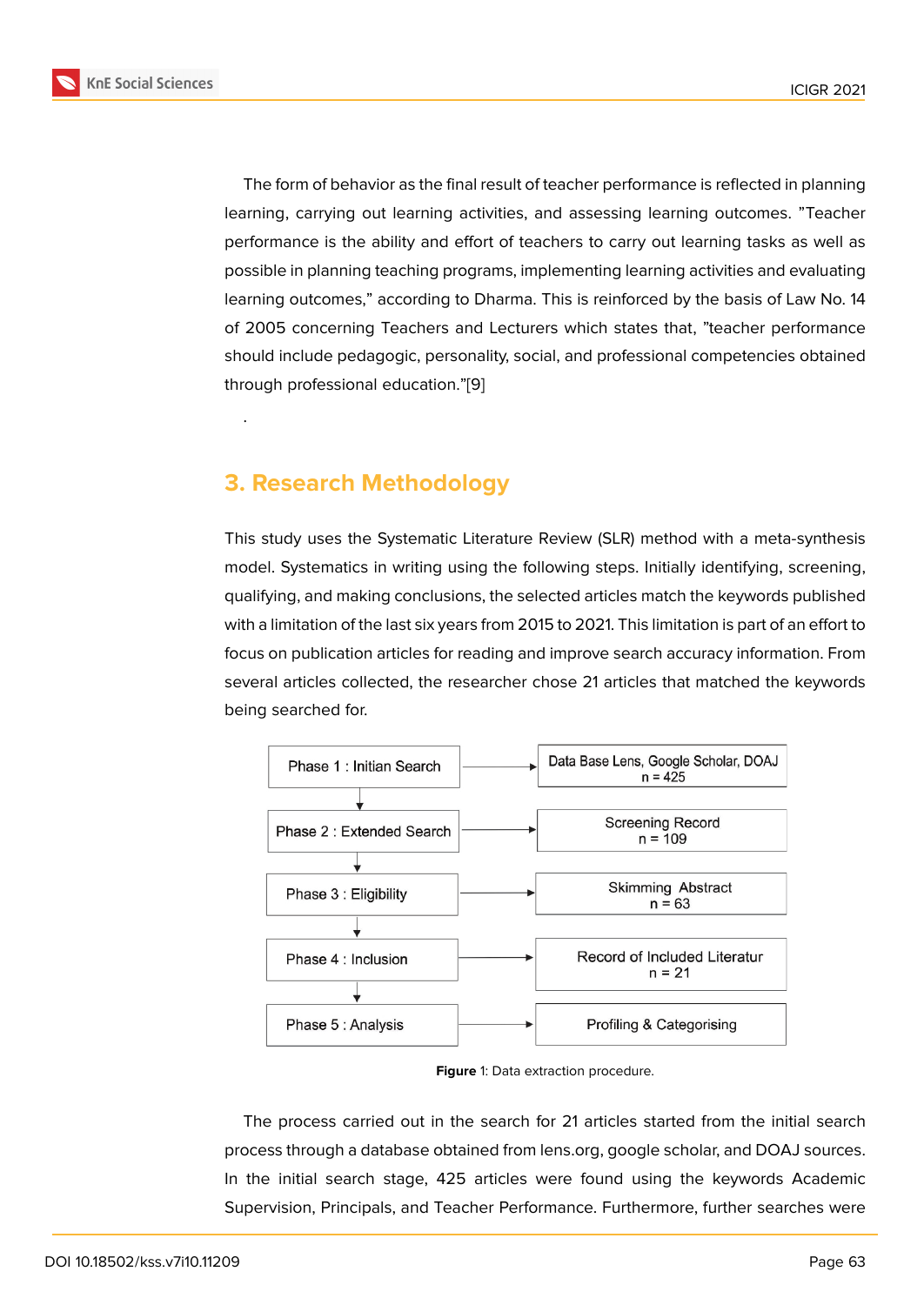

carried out through analysis of the core of the discussion and conclusions drawn from each article to get 109 articles. Then proceed with the adjustment of the abstracts of the appropriate articles obtained 63 eligible articles.

Then, a final screening was carried out that really matched the keyword criteria in the title of the study, which resulted in 21 articles. The articles that were then reviewed in this study are listed in Table 1.

## **4. Finding and Discussion**

Every month the principal comes as a supervisor to assess classroom learning, the assessment method is to see the teaching activities of the teacher in the classroom directly by referring to the planning of what aspects are considered, and the teacher also fills out a check-list similar to the questionnaire given by the supervisor. Principals carry out this supervision individually or in groups depending on their needs. If there is a problem with one of the teachers that must be resolved immediately, use this individual supervision approach, but on the contrary, if there are problems in groups or issues in general, use a group supervision approach.

For this reason, the principal must have the right strategy and the proper steps in supervision, and this is done on an ongoing basis which in the end, teachers can quickly improve their performance.

To improve the performance and quality of education under supervision, there must be a plan made by the principal, the planning here must be really mature and well structured, and in the planning, there are teacher career development activities, besides that, it also arranges an organizational structure that aims to assist the implementation of activities. Supervision and principals provide direction to educators and education, as well as provide a positive influence and a real contribution to improving teacher performance.

To improve teacher performance in the principal's academic supervision, teacher guidance is needed, by directing teachers to carry out tasks in learning, namely by planning education, among others, formulating learning objectives in the lesson plans according to the curriculum/syllabus, and compiling teaching materials in a coherent manner, logical, contextual. And the implementation of learning is mastery of learning materials, approaches/learning strategies, utilization of learning resources/learning media, learning that triggers and includes student involvement. As well as avoiding coercive actions against teachers, trying to move teachers to assess student learning outcomes, according to the data it has the highest percentage of 34.37%, in the journals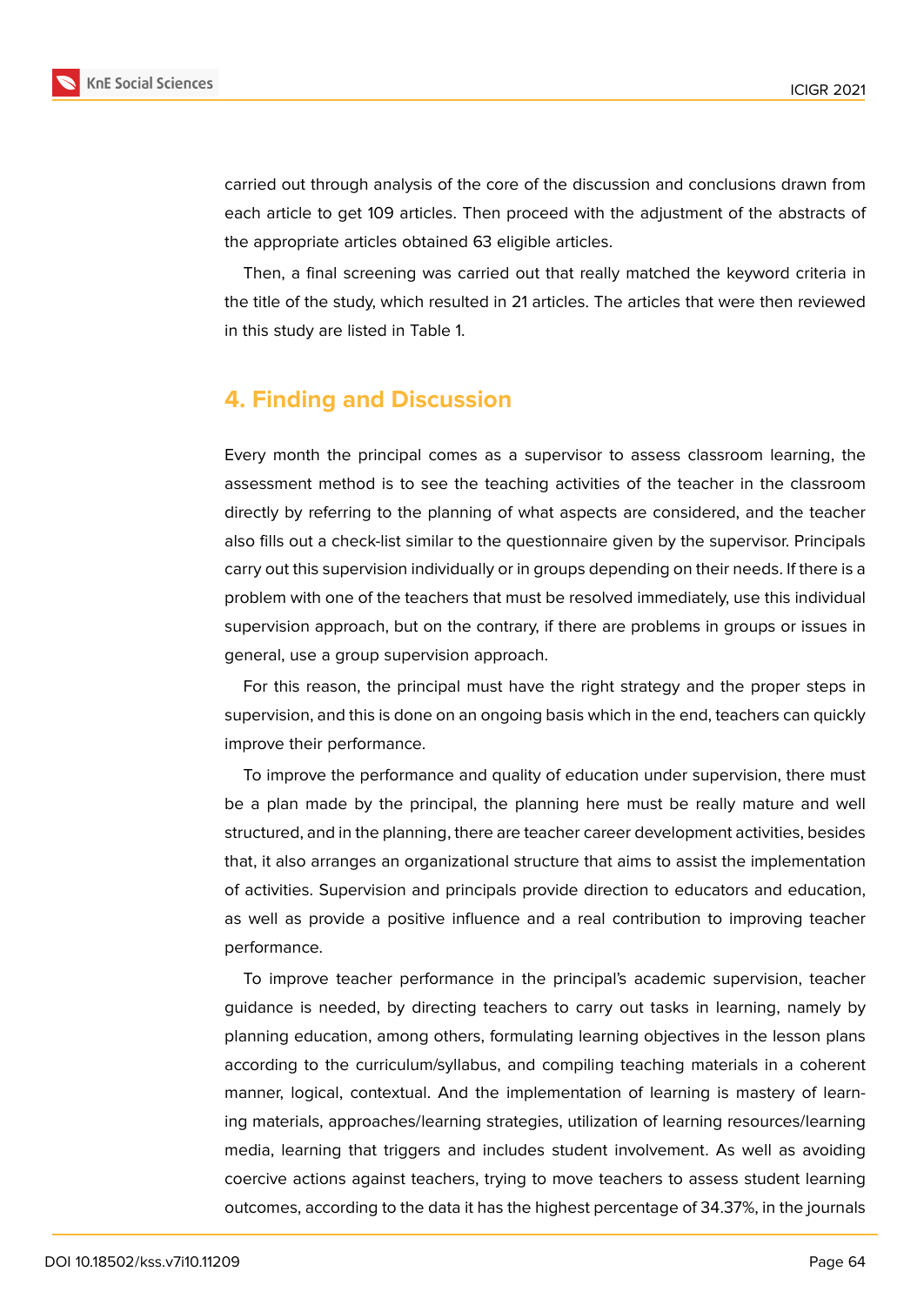



**Figure** 2: Dimensions of Academic Supervision Competence.



**Figure** 3: Percentage of conformity in articles/journals.

[2,10,11,13,7,14,8, 17,19,20,22], next is the Individual Approach by the principal, namely by providing comfortable facilities and a supportive atmosphere for comfort in work, giving a sense of security in the anxiety experienced by subordinates, appreciating the work of teachers, adequate facilities, and hold regular meetings and set a good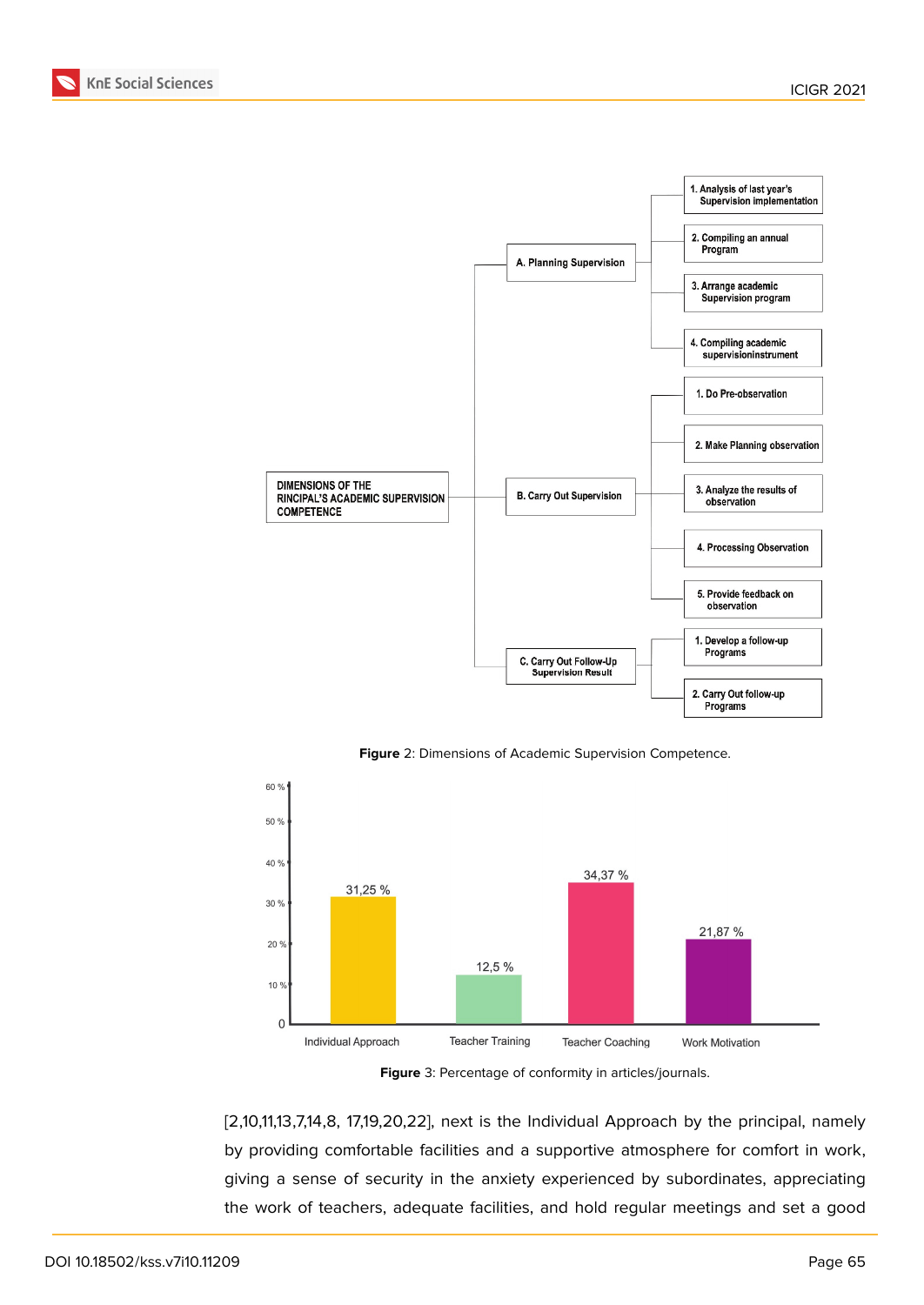| TABLE 1: References for Principal Academic Supervision in Improving Teacher Performance. |  |  |
|------------------------------------------------------------------------------------------|--|--|

| References for Principal Academic Supervision in Individual<br><b>Improving Teacher Performance</b>                                             | <b>Approach</b> | Teacher<br>training | <b>Teacher</b><br>Coaching | Work<br>motivation |
|-------------------------------------------------------------------------------------------------------------------------------------------------|-----------------|---------------------|----------------------------|--------------------|
| Educational Supervision for Continuous Teacher<br>Professional Development [2]                                                                  |                 | $\sqrt{}$           | $\sqrt{}$                  |                    |
| <b>Education Supervision [10]</b>                                                                                                               |                 |                     |                            |                    |
| Implementation of Principal Academic Supervision<br>to Improve Teacher Performance [11]                                                         |                 |                     | $\sqrt{}$                  |                    |
| Supervision of education by school supervisor [12]                                                                                              | $\sqrt{}$       |                     |                            | $\sqrt{}$          |
| The Effect of Principal's Academic Supervision on<br>Teacher Performance [13]                                                                   | $\sqrt{ }$      |                     | $\sqrt{}$                  |                    |
| Implementation of Principal Academic Supervision<br>as an Effort to Improve Teacher Professionalism [7]                                         | $\sqrt{ }$      | $\sqrt{}$           |                            |                    |
| <b>Educational Supervision Management in Early Child-</b><br>hood Teacher Performance Development [14]                                          |                 |                     | $\sqrt{}$                  |                    |
| Academic Supervision in an Effort to Increase<br>Teacher's Motivation to Prepare Learning Prepara-<br>tion Tools [15]                           |                 |                     |                            | $\sqrt{}$          |
| The Effect of Educational Supervision and Subject<br>Teacher Deliberations Through Teacher Compe-<br>tence in Improving Teacher Performance [8] |                 | $\sqrt{}$           | $\sqrt{}$                  |                    |
| The Principal's Decision Making Process on Improv-<br>ing the Performance of Middle School Teachers [4]                                         |                 | $\sqrt{}$           |                            |                    |
| Principal Leadership, Academic Supervision, and<br>Work Motivation in Improving Teacher Performance<br>$[15]$                                   |                 |                     |                            | $\sqrt{}$          |
| Principal's Strategy in Improving the Quality of $\sqrt{}$<br>Education [16]                                                                    |                 |                     |                            |                    |
| Implementation of Principal's Academic Supervision $\sqrt{}$<br>to Improve Teacher Performance [11]                                             |                 |                     |                            |                    |
| The Influence of Teacher Professionalism and<br>Principal Supervision on Teacher Performance [17]                                               |                 |                     |                            | $\sqrt{}$          |
| The Effectiveness of the Implementation of Aca-<br>demic Supervision by the Principal in Improving<br>Teacher Performance [18]                  | $\sqrt{ }$      |                     |                            |                    |
| Principal Supervision Function on Teacher Perfor-<br>mance [19]                                                                                 |                 |                     |                            |                    |
| The Effect of Principal Supervision on Teaching<br>Teacher Performance [20]                                                                     |                 |                     |                            | $\sqrt{}$          |
| The Effect of Principal Supervision and Teacher<br>Work Motivation on Teacher Performance [21]                                                  |                 |                     |                            |                    |
| Academic Supervision and How Teachers Perform $\sqrt{}$<br>$[22]$                                                                               |                 |                     | $\sqrt{}$                  |                    |
| Principal Transformational Leadership, Teacher Per-<br>formance and Education Quality [23]                                                      |                 |                     |                            | $\sqrt{}$          |
| The Principal's Role in Improving Teacher Perfor- $\sqrt{}$<br>mance $[24]$                                                                     |                 |                     |                            |                    |

exampl[e f](#page-9-6)or teachers. In accordance with the data as much as 31.25% in the journal [12,13,7,4,17,11.18,22,23,24], the next is work motivation, namely providing bonuses or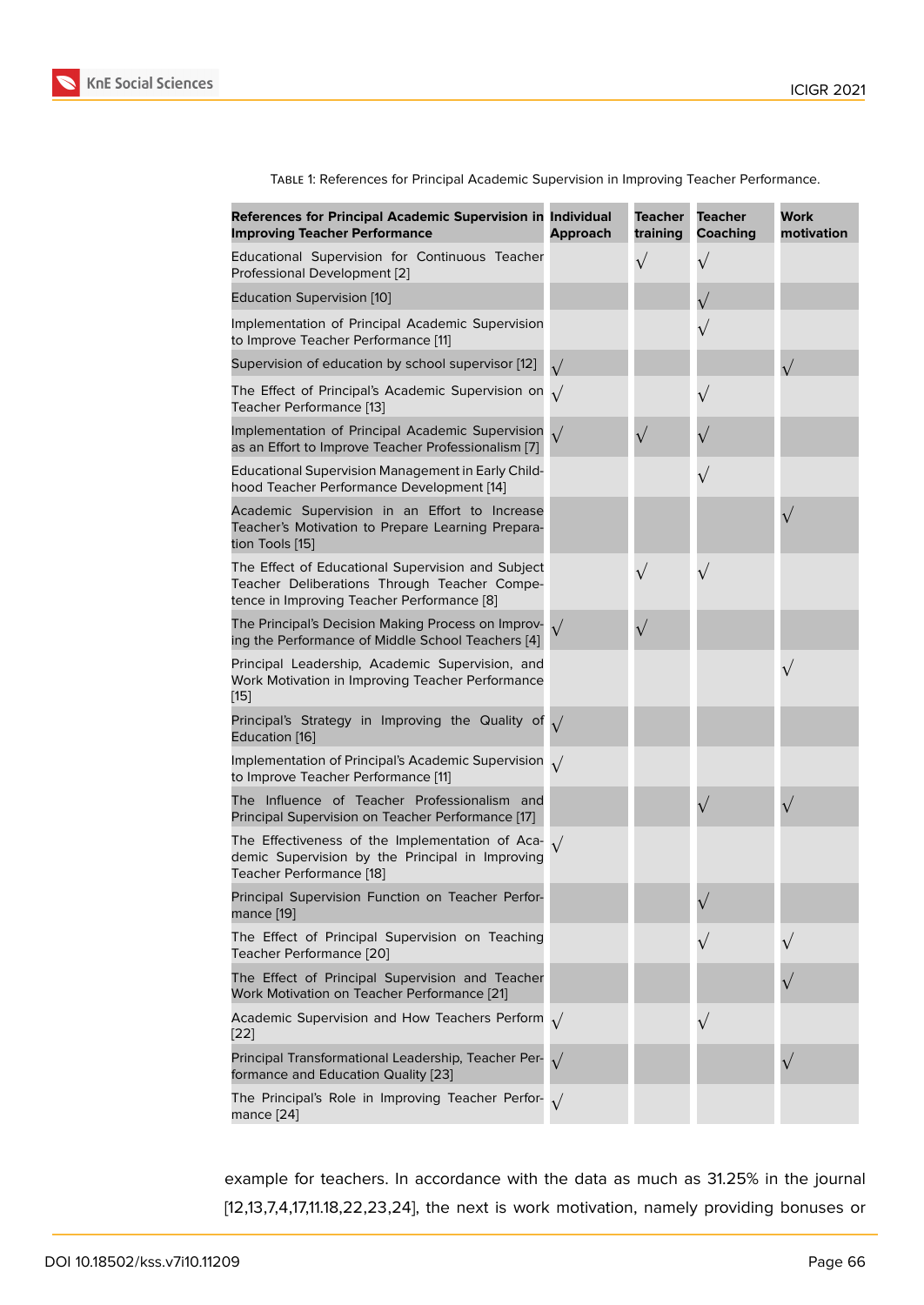

rewards for teachers who excel, build exemplary communication and fun, as well as making training programs to increase the potential of teachers, according to data as much as 21.87% in journals [12,15,17,20,21,23], and the last one is teacher training, this teacher training teachers are included in curriculum development training, creative classroom management strategy training, teacher development motivation training, parenting training for teachers, training in making creative learning media, according to data as much as 12.5% in journals [2,7,8,4].

## **5. Conclusion**

Based on the explanation above, the supervision carried out by the principal has different steps and strategies, including every month the principal comes as a supervisor to assess classroom learning, management is carried out individually, or in groups, the principal is a manager, leader, educator as well as a supervisor. The motivator in teacher development is carried out continuously and uses several approaches such as clinical, developmental, and differential approaches.

The results of the Academic Supervision carried out by the principal in improving teacher performance. The first is teacher coaching. Teacher coaching here is by compiling learning plans and implementing coherent and logical learning in accordance with the curriculum and syllabus. The second is an individual approach by providing a sense of comfort in working, the third is work motivation, and the fourth is teacher training, teachers also receive special training, from these four findings being applied in the implementation of learning activities will be able to increase teachers' understanding of deficiencies during learning activities, and what that need to be prepared in the process of teaching and learning activities, for that on an ongoing basis the teacher's performance will increase.

## **References**

- <span id="page-7-0"></span>[1] Ahmad S. Supervisi bebasis it. J. At-Tadbir STAI Darul Kamal NW Kembang kerrang. 2018;1(2):17–25.
- <span id="page-7-1"></span>[2] Arsih S. Upaya peningkatan pelayanan supervisi untuk meningkatkan kinerja guru di sekolah. INA-Rxiv, 2019;13(2):1–9. https://doi.org/10.31227/osf.io/3dxvq
- <span id="page-7-2"></span>[3] Ramadina E. Aktualisasi supervisi artistik dalam manajemen pendidikan Islam. Attract. Innov. Educ. J. 2021;3(1):91-98. https://doi.org/10.51278/aj.v3i1.217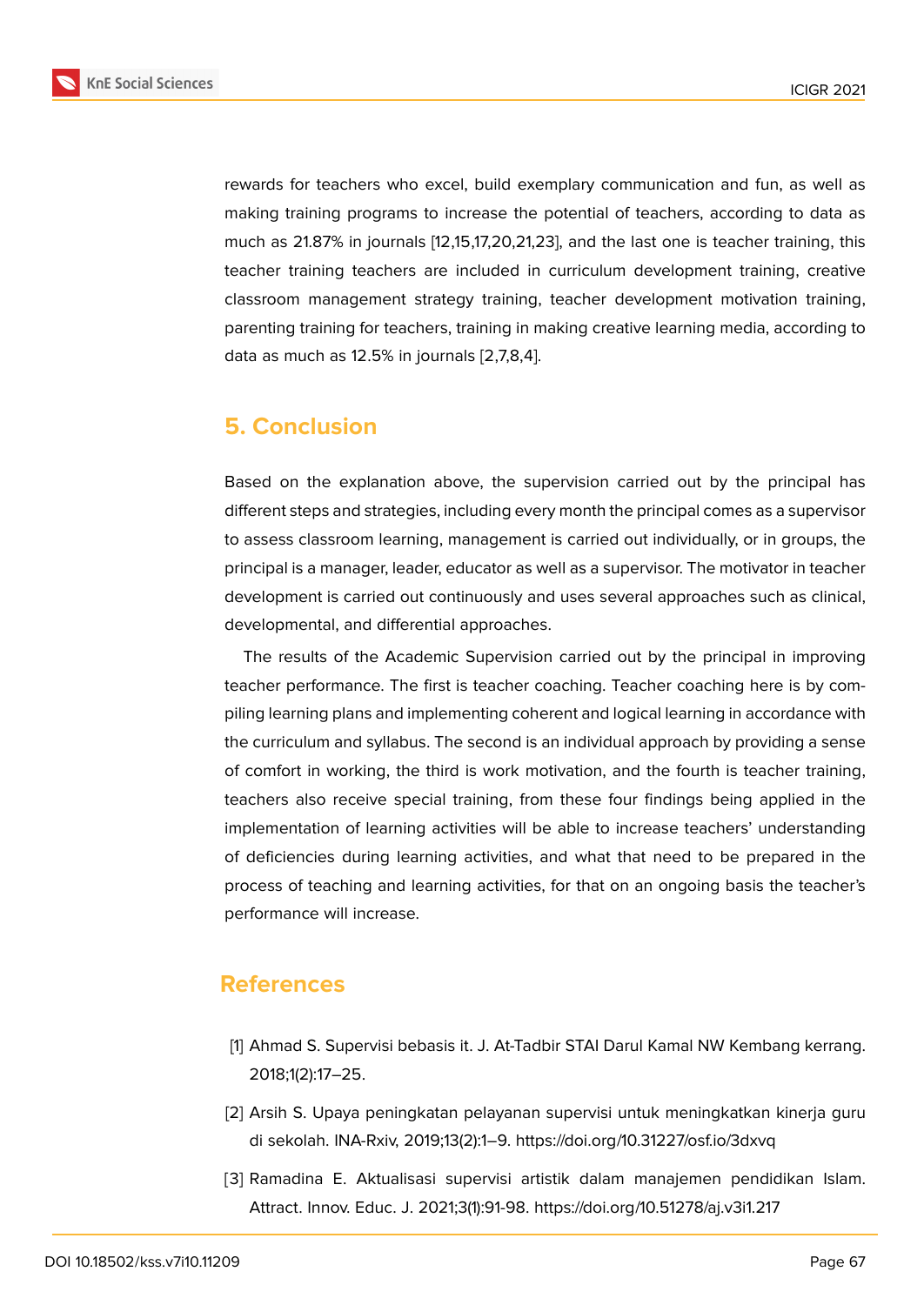

- <span id="page-8-0"></span>[4] Murtiningsih M, Lian B. Proses Pengambilan Keputusan Kepala Sekolah Terhadap Peningkatan Kinerja Guru SMP. Jurnal Manajemen, Kepemimpinan, dan Supervisi Pendidikan. 2017;2(1):87–96.
- <span id="page-8-1"></span>[5] Ilham MW. Supervisi pendidikan dalam perspektif epistemologi Islam. Jurnal Pedagog. 2017;4(1):31.
- <span id="page-8-2"></span>[6] Supriadi B. Hakikat supervisi dalam pendidikan Islam. Indonesian Journal Islamic Education and Management. 2019;2(1):1-10. https://doi.org/10.24014/ijiem.v2i1.7120
- <span id="page-8-3"></span>[7] Marsalin M. Pelaksanaan supervisi akademik pengawas sekolah sebagai upaya peningkatan profesionalisme gurudi sdn antara. Jurnal Sains Riset. 2019;8(2):63– 70. https://doi.org/10.47647/jsr.v8i2.43
- <span id="page-8-11"></span>[8] Hanafi S, Nursangka N, Hasbi H. Pengaruh supervisi pendidikan dan musyawarah guru mata pelajaran melalui kompetensi guru dalam meningkatkan profesionalisme guru sekolah menengah kejuruan di kabupaten takalar. Jurnal Management. 2019;2(3).30-49
- <span id="page-8-4"></span>[9] Putri VY, Afriansyah H. Supervisi pendidikan. INA-Rxiv.2019.
- <span id="page-8-5"></span>[10] Mayresta R. Supervisi pendidikan 1. INA-Rxiv.2020. https://doi.org/10.31219/osf.io/w3au9
- <span id="page-8-6"></span>[11] Leniwati L, Arafat Y. Implementasi supervisi akademik kepala sekolah untuk meningkatkan kinerja guru. Jurnal Manajemen, Kepemimpinan, dan Supervisi Pendidikan. 2017;2(1):106–114. https://doi.org/10.31851/jmksp.v2i1.1158
- <span id="page-8-7"></span>[12] Slameto S. Supervisi pendidikan oleh pengawas sekolah. Kelola Jurnal Manajemen Pendidikan. 2016;3(2):192-198. https://doi.org/10.24246/j.jk.2016.v3.i2.p192-206
- <span id="page-8-8"></span>[13] Susilo S, Sutoyo S. Pengaruh supervisi akademik kepala sekolah terhadap kinerja guru. Jurnal Manajemen, Kepemimpinan, dan Supervisi Pendidikan. 2019;4(2):188- 195. https://doi.org/10.31851/jmksp.v4i2.2908
- <span id="page-8-9"></span>[14] Rahimah R, Majdi M, Muzdhalifah M. Manajemen supervisi pendidikan dalam pengembangan kinerja guru paud (Studi kasus di RA nahdlatussalam kalimantan tengah anjir serapat). Jurnal Edukasi AUD. 2021;7(1):9-17. https://doi.org/10.18592/jea.v7i1.4525
- <span id="page-8-10"></span>[15] Hardono H, Haryono H, Yusuf A. Kepemimpinan kepala sekolah, supervisi akademik, dan motivasi kerja dalam meningkatkan kinerja guru. Education Management Journal. 2017;6(1):26–33.
- <span id="page-8-12"></span>[16] Wulandari Y, Sartika ED, Perawati P. Strategi kepala sekolah perempuan dalam meningkatkan mutu pendidikan. Jurnal Manajemen, Kepemimpinan, dan Supervisi Pendidikan. 2018;3(1):126–136. https://doi.org/10.31851/jmksp.v3i1.1584